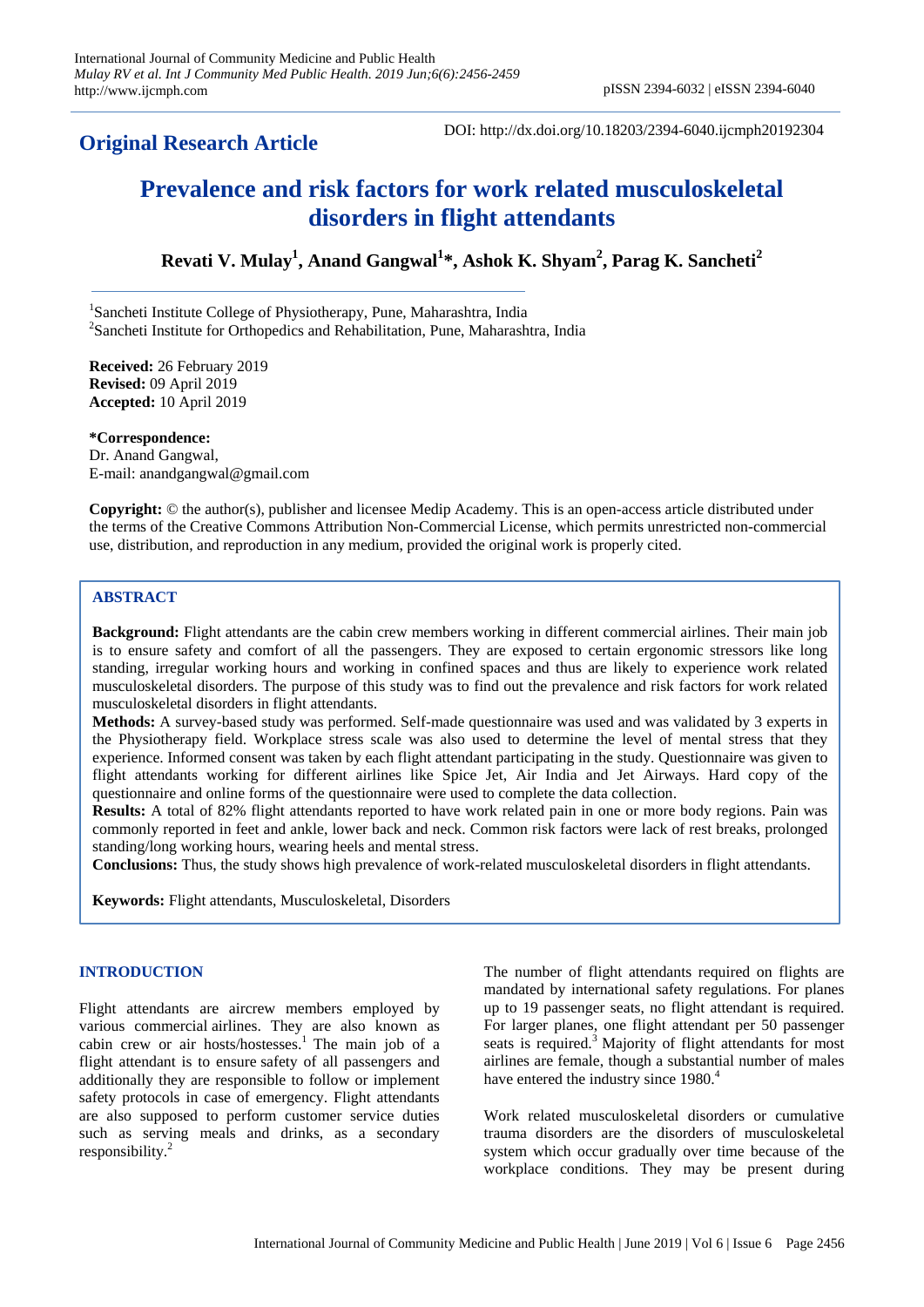working hours or at rest.<sup>5</sup> Musculoskeletal disorders resulting from work is the most common cause of restricted or lost work time.<sup>6</sup>

These disorders affect muscles, ligaments and tendons in all parts of the body. Common risk factors for development of these disorders are fixed, constrained or awkward body postures at work, repetitive motions and movements and inadequate rest.<sup>7</sup>

According to the health survey performed by Occupational Health Research Consortium in Aviation in United States of America, 47% of flight attendants experienced work-related injuries/illness out of which 33% were musculoskeletal in nature.

Flight attendants working in a commercial airline are often exposed to ergonomic stressors such as irregular working hours leading to altered circadian rhythm, long standing, working in confined space and therefore are likely to experience work related musculoskeletal disorders.

## **METHODS**

To assess the prevalence of work-related musculoskeletal disorders, a self-made questionnaire was used. It was face validated by 3 experts in the physiotherapy field. (This was done from Oct.2017 till Feb.2018) First part of the questionnaire comprised of personal and work-related information of the flight attendants, their work environment and occurrence, site, intensity of pain that they may experience. Second part of the questionnaire comprised of workplace stress scale which was used to measure the mental stress that they may experience. After the questionnaire was made, ethical approval was taken. (Ethical approval was obtained on  $25<sup>th</sup>$  Aug.2018) After the approval of ethical committee, data collection and recruitment of subjects was started.

Consent was taken by each participant.The sampling technique used was convenience sampling and calculated sample size was 33. The subjects were recruited from various commercial airlines in India like Spice Jet, Air India and Jet Airways. Hard copy and soft copy (google forms) both were used to complete the data collection. The data collection went on till Jan.2019.

Exclusively flight attendants (who did not work as flight attendant and ground staff both) were included in the study. Flight attendants who had previous history of trauma or any other past medical or surgical history related to musculoskeletal pain were excluded from the study.

After completion of data collection, Microsoft excel was used to analyze the data. The data analysis was completed in Feb.2019. 4 Flight attendants were only working for international flights, 9 of them only for domestic flights and 20 were working for domestic and international both.

Out of 33, 4 were males and 29 females. The mean of years of experience working as a flight attendant was 7.79 years.

# **RESULTS**

It was seen that 82% of the flight attendants had work related pain. Pain in more than one body regions was also commonly reported. Feet pain was commonest (58%) followed by lower back, neck and shoulders. The most common aggravating factor for pain was lack of rest periods and prolonged standing or long working hours.





**Figure 1: Location of pain.**





**Figure 2: Risk factors for WRMSDs.**

**Figure 3: Worlplace stress scale.**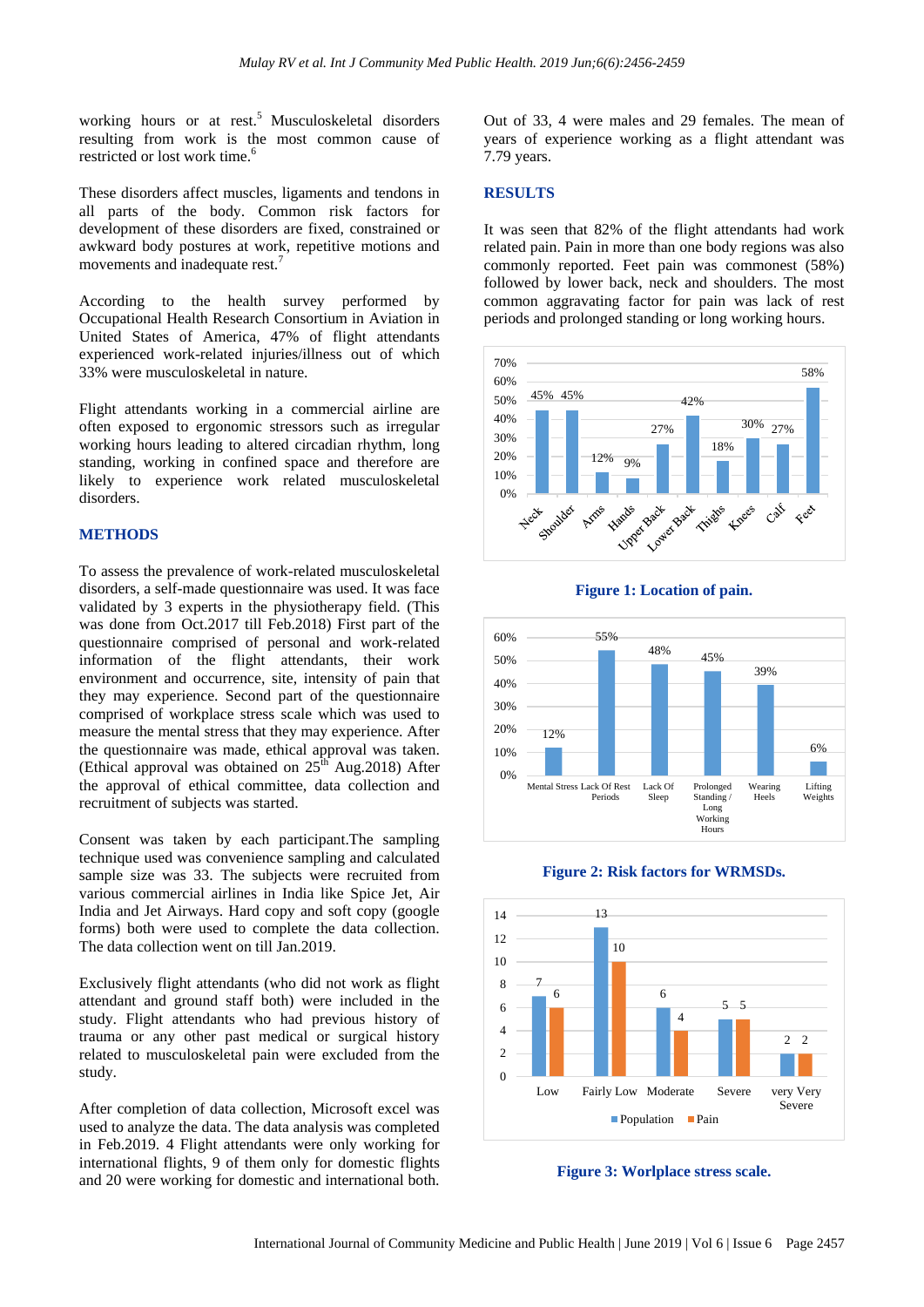

**Figure 4: Physical activity and pain.**



#### **Figure 5: Consultation for pain.**

12% of the population reported to have mental stress as an aggravating factor for work related pain but majority of the population reported to have 'fairly low' workplace stress according to the workplace stress scale. 19 flight attendants had rest breaks at their workplace and 14 did not. However, flight attendants in both these categories reported to have work related pain.

42% of the population actually consulted a medical professional for the pain and 51% reported to have missed some days of work because of the work-related pain that they experienced.

# **DISCUSSION**

Flight attendants at their job site have to ensure that all passengers are safe and comfortable at all times. To ensure this, they have to perform various duties like making sure that the safety equipment is working at all times, greet passengers, provide them food and beverages as and when required and monitor, manage and secure the cabin.<sup>8</sup>At their jobsite i.e. during the flight, they spend maximum time in standing. They also have to lift heavy weights, push and pull food trolleys and walk in the aisles.

As shown in previous studies on flight attendants,<sup>9</sup> feet pain was the highest. The reason for this could be

wearing heels. Female flight attendants have to wear heels as a part of their uniform. But Wearing heels causes significant increase in the paraspinal muscle activation especially in the cervical and lumbar area. The muscles eventually get tighter which leads to pain.<sup>10</sup>

Another reason for work related pain is prolonged standing. Working hours for flight attendants vary according to the duration of the flight. But maximum flight attendants who participated in this study worked for 5-7 days in a week and 5-7 hours in a day. They also reported that during the flight they have to stand for maximum time. Lower limb and trunk muscles get fatigued after 5 hours of prolonged standing and because they have to stand for such long hours, it causes muscle fatigue leading to pain.<sup>11</sup>

Also, because they work in a confined and constricted area, it gives them less freedom to move around and less opportunity to alternate the muscle use. This lack of flexibility in choosing body positions in turn leads to fatigue and pain.<sup>11</sup> Pain in neck and shoulders can be because of repetitive overhead activity like closing the luggage compartments and pushing and pulling of heavy trolleys.

Mental stress was also found to be one of the aggravating factors for work related pain. Stress causes increase in the muscle activity, muscle tension and produces ischemia, reflex muscle spasm, oxygen depletion and release of pain producing substances. This causes or aggravates work related pain.<sup>12</sup>

## **CONCLUSION**

This study shows high prevalence (82%) of work-related pain in flight attendants.

#### *Clinical significance*

As maximum pain was there in Feet, foot posture needs to be evaluated. Calculating the effect of Footwear modification and Ergonomic advice on the work-related pain is the future scope of this study.

#### *Limitation of study*

Further studies are required to understand the risk factors in detail and also to determine relationship between years of experience as flight attendant and work pain.

# **ACKNOWLEDGEMENTS**

Mr. Ajit Singh and Mr. Milind Joshi and all the flight attendants who participated in this study.

*Funding: No funding sources Conflict of interest: None declared Ethical approval: The study was approved by the Institutional Ethics Committee*